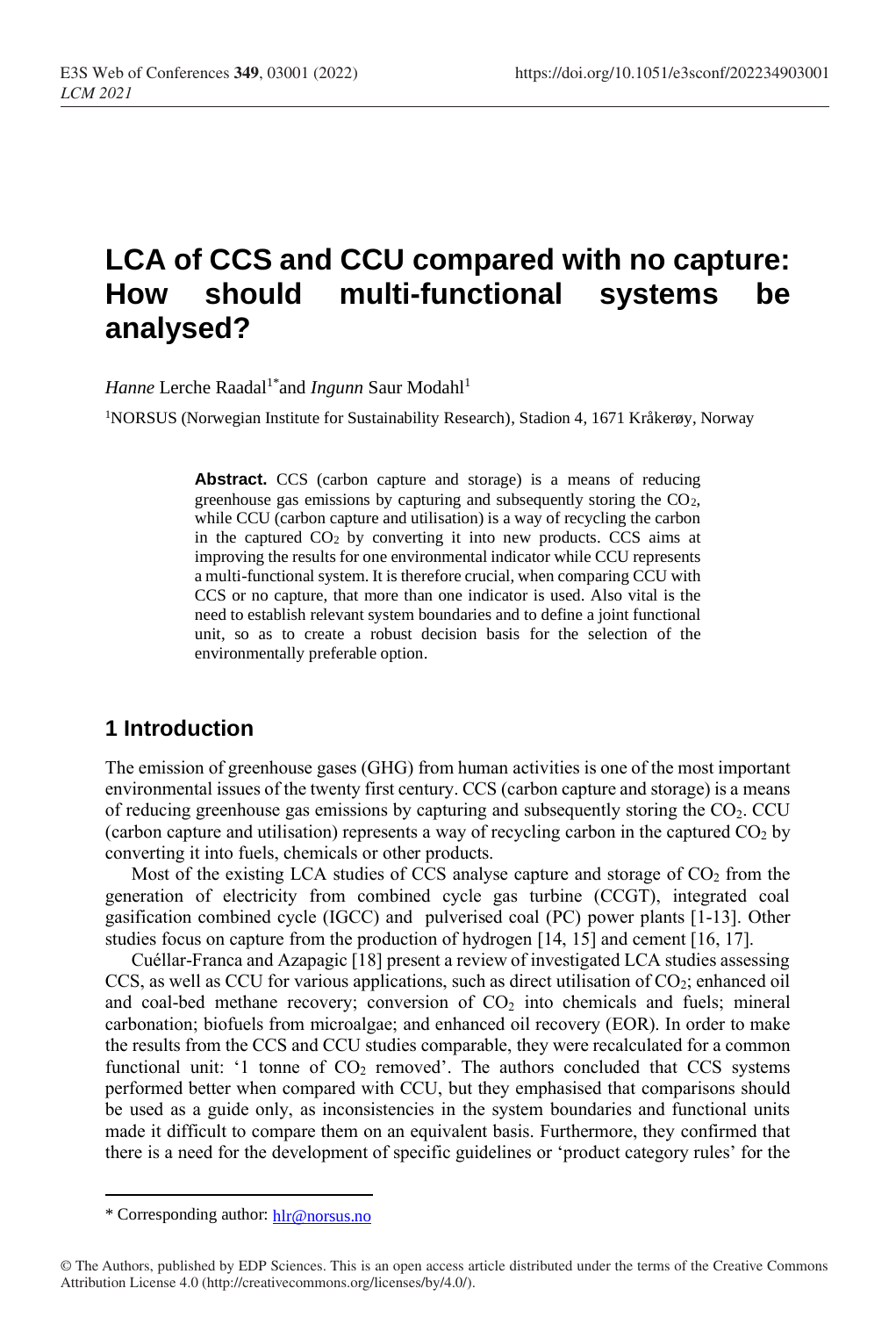LCA methodology, especially with regard to system boundaries. A wider range of environmental indicators are also required, to enable consistent comparisons and to avoid problem shifts. Zimmermann, Müller [19] provide specific guidelines for CCUS (carbon capture, usage and storage) value chains considering that CCU systems are multi-functional. This also corresponds with the findings of von der Assen, Jung [20], who describe typical pitfalls for life-cycle assessment of carbon capture and utilisation (CCU).

This paper is an original article, based on a presentation at the the LCM 2021 conference. It aimed to assess the environmental performance of CCS and CCU value chains when compared with no capture, for steam production at a Norwegian paper mill, by employing LCA methodology on the basis of the relatively new guidelines provided by Zimmermann, Müller [19]. The results will be discussed in light of these guidelines and will pinpoint where pitfalls might have arisen if guidelines had not been applied.

## **2 Methodology and assumptions**

The study was carried out using life cycle assessment (LCA) methodology in accordance with the ISO-standards 14044/48 [21, 22] and the guidelines provided by Zimmermann, Müller [19] and von der Assen, Jung [20] for CCUS value chains. The guidelines focus on the importance of joint evaluation of all the functions in the CCU system through the use of system expansion, in addition to classifying feedstock  $CO<sub>2</sub>$  as an economic flow (sic), rather than intuitively considering utilised  $CO<sub>2</sub>$  as a negative GHG emission. The flue gas in the study comprises  $99.3\%$  biogenic  $CO<sub>2</sub>$  caused by the combustion of wood. These emissions are assumed to have the same climate change effect as fossil  $CO<sub>2</sub>$  when emitted and are neutralised when  $CO<sub>2</sub>$  is removed from the atmosphere while the trees are growing.

#### **2.1 Goal and scope**

The goal of this study was to make a comparison between the environmental performance of CCS and CCU systems for steam production at Norske Skog Saugbrugs paper mill and to compare the resulting outcome with no capture, focusing on system boundaries as an important prerequisite for fair comparability. The climate change impact category has been used (EN  $15804 + A2$  method), but the study has also included the use of primary energy (Cumulative Energy Demand, CED as MJ LHV) in order to investigate possible trade-offs. Other indicators might reveal other issues, like for instance impacts from permanent storage, but for principal considerations two indicators have been used for simplification.

The CCU scenario utilises the captured  $CO<sub>2</sub>$  as feedstock for methanol production (efuel<sup>†</sup>), and it therefore represents a multi-functional system. The comparable Reference and CCS scenarios must therefore also provide fuel, and this is achieved by extending these systems to include conventional methanol production. As the CCU scenario additionally requires considerable quantities of renewable electricity, the CCS and Reference scenarios are provided with the same amount of renewable electricity, which in turn is able to substitute electricity sources elsewhere, since these two systems have no need for this electricity. Ultimately, all scenarios deliver the same functions (steam and fuel) and are provided with the same amount of renewable electricity. The inclusion of the same amount of renewable electricity in all three systems is a modelling decision and the implication on the results is further discussed in chapter 3.2.

<sup>†</sup> Electrofuels (e-fuels) are synthetic fuels made by storing electrical energy in the chemical bonds of liquid or gas fuels (Power-to-Gas (PtG) and Power-to-Liquid (PtL). The term e-fuel refers here to the fuel production process rather than the fuel itself, as the 'final' fuels are identical.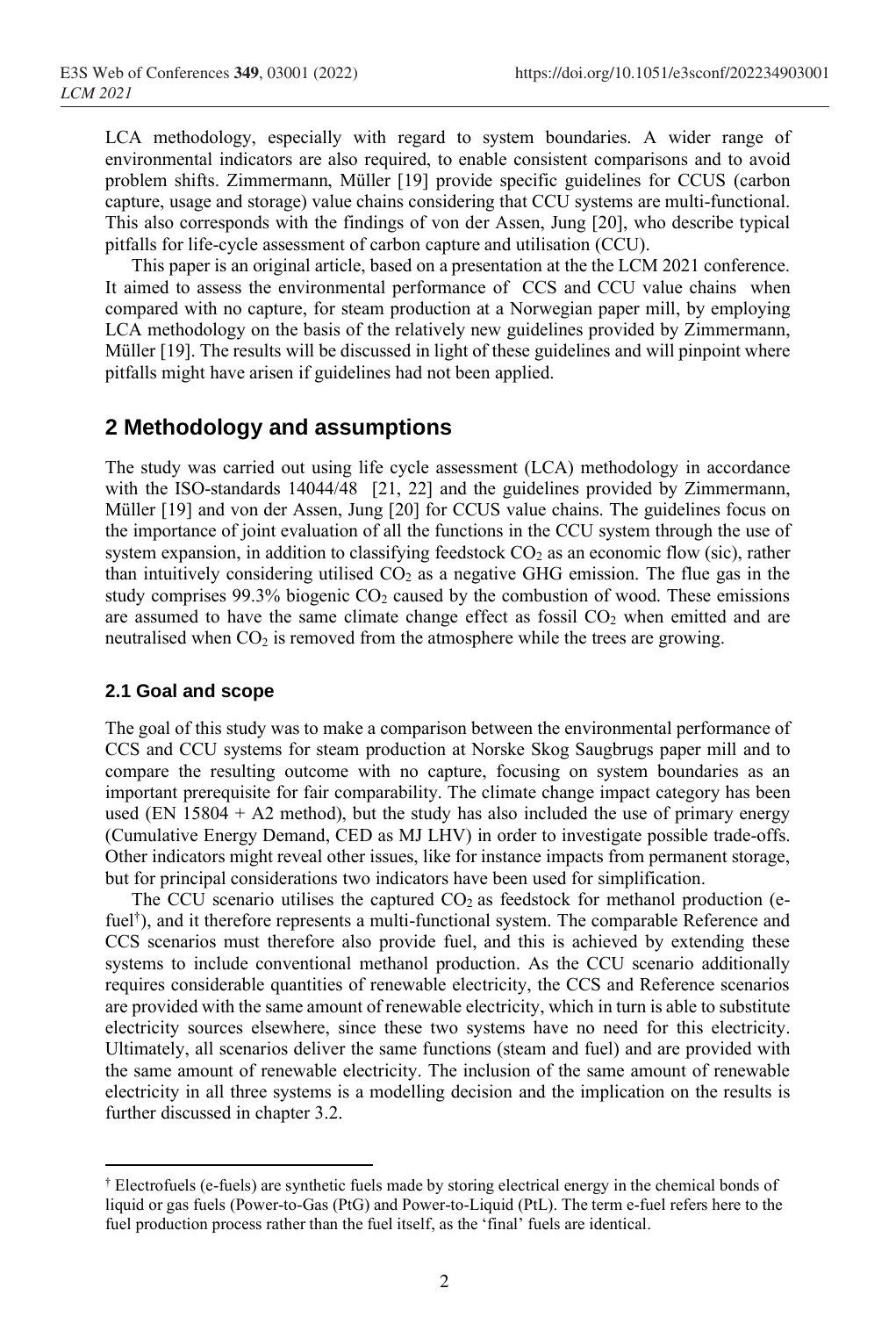The study has focused on the principal issues in relation to CCS and CCUS systems; which life cycle phases are most important for the different indicators, and where pitfalls might occur if inconsistent system boundaries are chosen.

### **2.2 Functional unit**

The functional unit (FU) is defined as: *point source emissions from steam production, with or without capture of 50 000 tonne CO2, with corresponding transport and storage or use of CO2; production of fuel corresponding to the captured amount of CO2; and use of renewable electricity for internal purposes or for substitution*.

#### **2.3 System boundaries and data sources**

For all analysed systems, system boundaries cover the following functions: steam production, production of fuel (methanol) and the use of renewable electricity (wind power), as defined by the system expansion approach. Electricity based on natural gas is used as the substituted electricity. Data have been provided by different actors along the value chains, in addition to being gathered from relevant literature, see detailed information in [23].

## **3 Results**

#### **3.1 Climate Change (CC) and Cumulative Energy Demand (CED)**

Figure 1 shows the climate change and cumulative energy demand results for all scenarios throughout their value chain. Net burdens are represented as black lines and these show that the CCS scenario performs best or similarly to the Reference scenario. The CCU scenario performs worst for both climate change and cumulative energy demand.



**Fig. 1.** Climate change results for the joint functional unit.

For **climate change**, uptake of biogenic CO<sub>2</sub> is shown as a negative value (dark blue), representing  $55,200$  tonne  $CO<sub>2</sub>$ -eq for all the scenarios. For the Reference scenario, these greenhouse gases are directly emitted when the biomass is burnt for steam production (light blue). This means that there is a net zero climate burden when taking only the point source into account. For the CCS and CCU scenarios, a capture rate of 90% is assumed, and the remaining  $CO<sub>2</sub>$  in the flue gas is emitted. These emissions are added to the emissions relating to the capture activity itself, shown by the dark purple bar.

For the **CCU scenario**, production of fuel from the  $CO<sub>2</sub>$  (dark grey) leads to 15,900 tonne CO2-eq, while the re-emitting during combustion of the greenhouse gases that initially were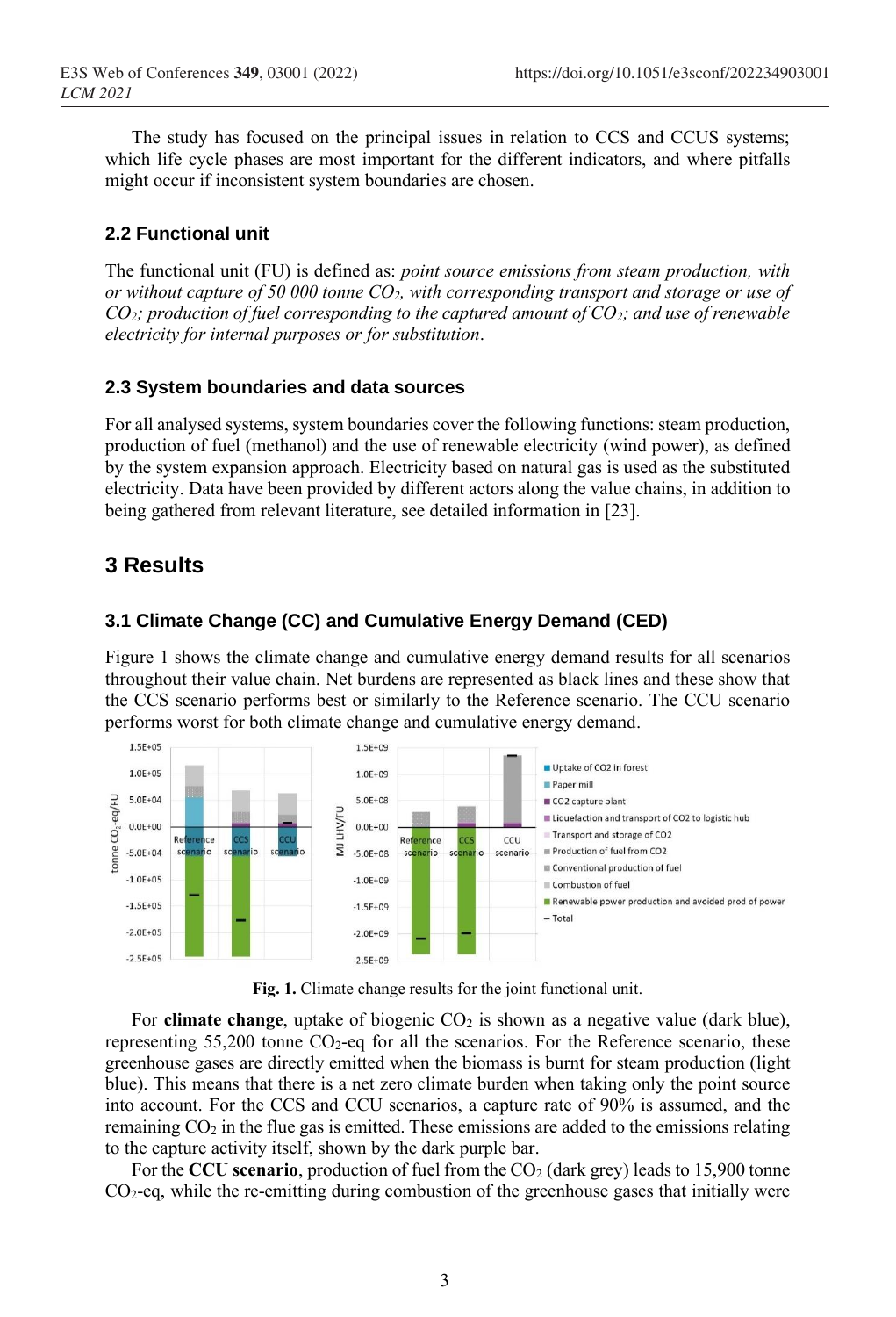captured in the fuel, contributes an additional  $40,400$  tonne  $CO<sub>2</sub>$ -eq (light grey). In total, this gives a net climate change result of  $8,300$  tonne CO<sub>2</sub>-eq/FU.

For the **CCS scenario**, the captured emissions are not re-emitted. To fulfil the functional unit, however, fuel is produced by conventional technology (dotted grey) and more emissions are added when the fuel is combusted during the use phase (light grey). Finally, as this system is provided with the same amount of wind power as is required in the CCU system, avoided emissions are added from the substitution of fossil power (green bar). In total, the net climate impact of the CCS scenario is considerably better than the CCU system.

The **Reference scenario** is also required to produce fuel by conventional technology, leading to greenhouse gas emissions both from the production phase (dotted grey) and from combustion in the use phase (light grey). As in the case of CCS, the system is provided with wind power which substitutes fossil power (green). Overall, the Reference scenario performs worse than the CCS scenario, but nevertheless considerably better than CCU.

For the **CED indicator**, the ranking of the CCU scenario is in line with the climate change result. The principal differences between these two indicators are: i) no negative burdens are included for CED during the uptake phase (dark blue), ii) no burdens are included for CED at the steam boiler (light blue) or during the combustion of fuel (light grey), and iii) the CED burden during production of fuel from  $CO<sub>2</sub>$  is quite pronounced. There is a marked contrast between the results for climate change and CED, as CED includes both fossil and renewable energy, while the renewable energy makes only a very small contribution to the climate change category. For the CED indicator, the major difference between the CCU result and the two other scenarios is explained by the CCU fuel production process (dark grey) and the avoided burden for substituted electricity (green).

Although CCU represents carbon recycling, it is more energy efficient to produce conventional fuel (grey dotted bars) and to use the renewable electricity to substitute fossil power (green) owing to the considerable energy intensive recycling process.

#### **3.2 Sensitivity analysis of the substituted electricity**

As shown in chapter 3.1, the avoided impact from the substituted electricity (natural gas produced in a conventional power plant) plays an important role in the overall results, and a sensitivity analysis for varying climate intensities (g  $CO_2$ -eq/kWh) was carried out (see Figure 3). The CCU scenario is shown as the grey, horizontal line while the CCS and Reference scenarios are represented by the purple and blue lines, respectively. The base analysis' net results are shown as large squares at 650 g/kWh.



**Fig. 3.** Sensitivity analysis for climate change; the effect of substituted electricity.

The figure reveals how the net climate change results (tonne  $CO_2$ -eq/FU) vary as a function of climate intensity  $(g\text{CO}_2\text{-eq}/kWh)$  for the substituted electricity. CCS is beneficial over CCU when the provided wind power substitutes electricity with a climate intensity  $> 40$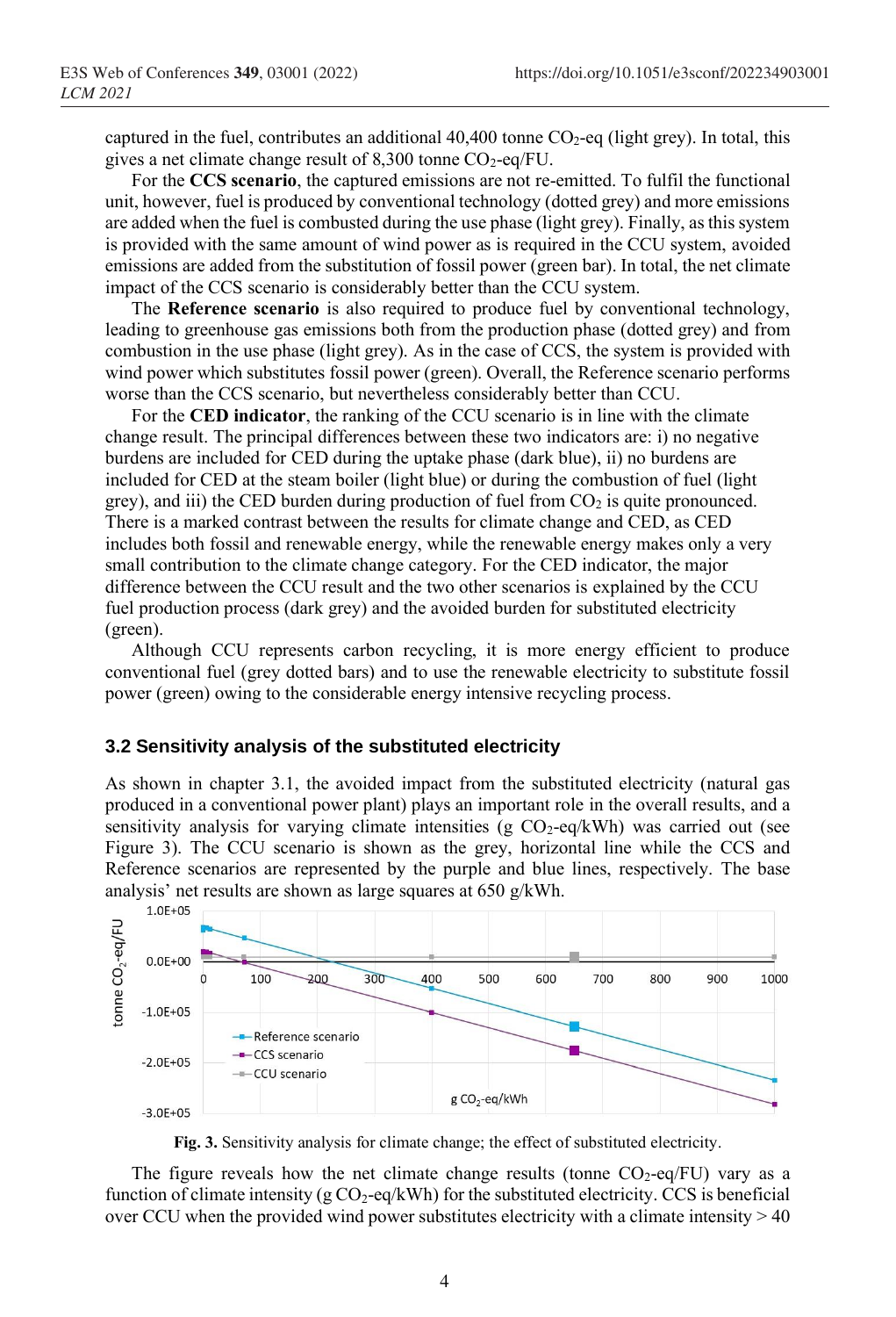g CO<sub>2</sub>-eq/kWh ( $\sim$  photovoltaic [24]). Similarly, the Reference scenario is beneficial over CCU when substituting electricity with a climate intensity  $> 200 \text{ g } CO_2$ -eq/kWh.

A common pitfall [20, 25] is the use of inconsistent system boundaries, by, for example omitting the significant amount of electricity required for upgrading  $CO<sub>2</sub>$  to a product. On the other hand, this choice can be regarded a modelling decision. The effect of omitting the use of renewable electricity for substitution (exclude it from the FU) can be seen in Figure 3 as this corresponds to zero emission substituted electricity.

It can be concluded that where renewable electricity can be used to replace fossil electricity generation, this should be prioritised over the recycling of captured  $CO<sub>2</sub>$  into fuel, and the captured  $CO_2$  should instead be permanently stored. This is in line with results from Abanades, Rubin [25]. If, however, the choice of not providing the CCS system with the same amount of renewable electricity for substitution, the CCU system turns out best.

## **4 Discussions and conclusions**

CCS focuses on improving the results for one indicator only and CCU represents a multifunctional system. It is therefore crucial to analyse the use of more than one indicator and to establish relevant system boundaries when comparing the environmental performance of CCS and CCU systems. The application of system expansion ensures that the compared systems provide the same functions to society and the analysis shows that CCS in general is beneficial over CCU as long as fossil electricity is a part of the grid mix. However, if the use of renewable electricity for substitution is decided not to be included in the system expansion boundaries, CCU will represent the best option. The choice of modelling decision therefore represents an important issue when comparing multifunctional systems.

An important aspect, when moving towards the future's increased electrified and multifunctional community, is the prioritising of the "correct" use of important/scarce resources, such as renewable electricity, and the means by which this is carried out. One of the relevant questions requiring an answer might, for example, be: What is the "most environmentally friendly" use of electricity? As the community is moving towards a circular economy, there will be an increased focus on the ranking of the environmental performance of use, reuse and recycling of our common goods and resources. Itis to be expected that LCA methodology will be an important tool for this purpose, and that the expansion of the system boundaries will be crucial for the correct assessment of the systems. This study shows that, although CCU represents carbon recycling, it is today more climate friendly and energy efficient to produce conventional fuel and to use the renewable electricity to substitute fossil power, than to produce fuel from captured CO<sub>2</sub>. In cases, however, where substituting fossil electricity generation is less relevant, CCU is the best option. This can, for example, be the case in the future as production of fossil power decreases.

Finally, it should be mentioned that the system expansion perspective makes it difficult to create separate environmental footprints relating to the specific actors along the value chains. This is, however, outside the scope of this study.

The authors would like to thank CLIMIT and the partners in the project "CCUS cluster at Øra" for funding and valuable information.

## **References**

1. Gładysz, P. and A. Ziębik, *Life cycle assessment of an integrated oxy-fuel combustion power plant with CO2 capture, transport and storage‒Poland case study.*Energy, 2015.**92**:p.328- 340.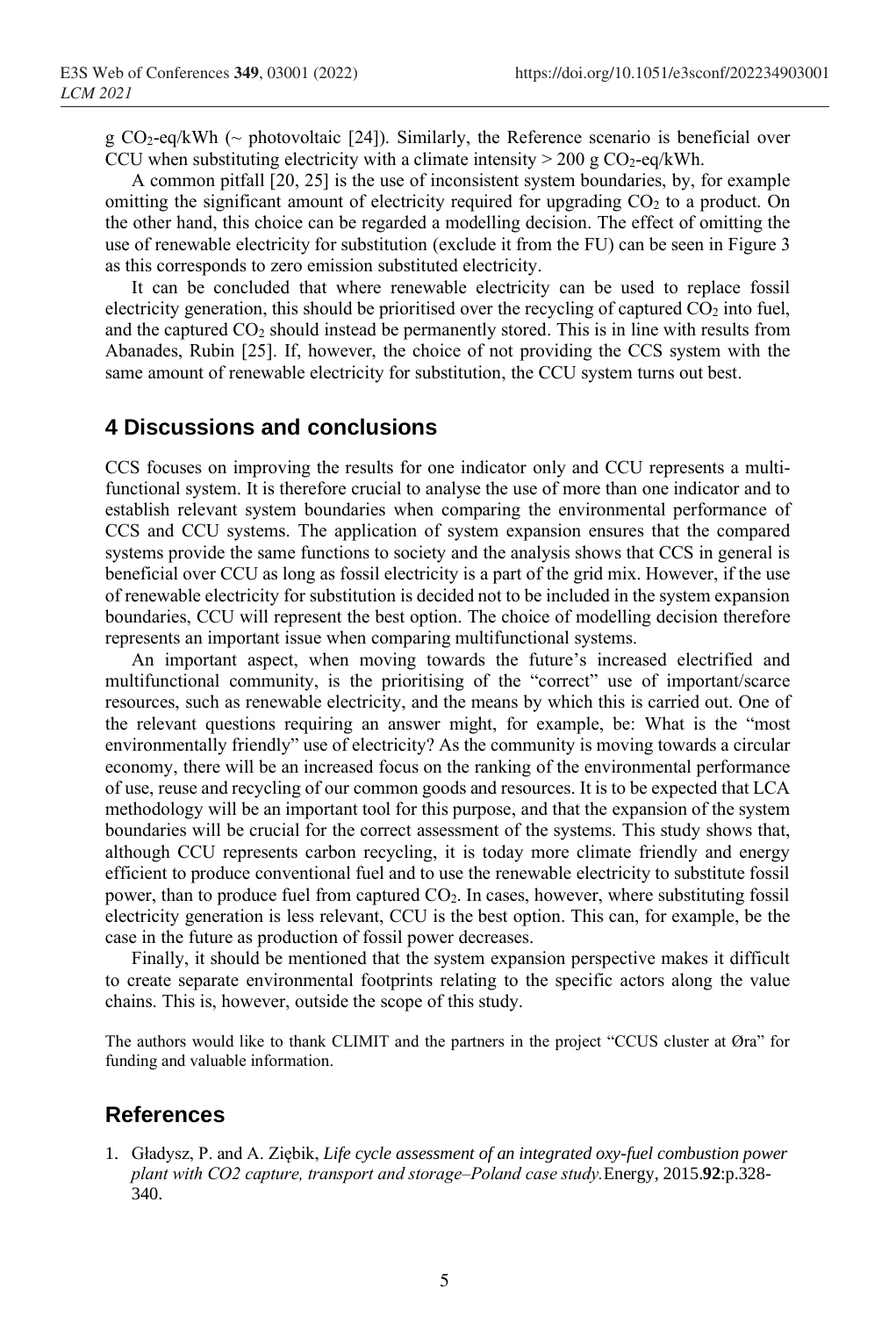- 2. Koornneef, J., et al., *Life cycle assessment of a pulverized coal power plant with postcombustion capture, transport and storage of CO2.* Int.J.of GHG Control, 2008. **2**(4): p. 448-467.
- 3. Liang, X., et al., *Up-to-date life cycle assessment and comparison study of clean coal power generation technologies in China.* Journal of Cleaner Production, 2013. **39**: p. 24-31.
- 4. Markewitz, P., et al., *Environmental impacts of a German CCS strategy.* Energy Procedia, 2009. **1**(1): p. 3763-3770.
- 5. Modahl, I.S., et al., *Life cycle assessment of gas power with CCS - a study showing the environmental benefits of system integration.* Energy Procedia, 2011.**4**: p. 2470-2477.
- 6. Nie, Z., A. Korre, and S. Durucan, *Life cycle modelling and comparative assessment of the environmental impacts of oxy-fuel and post-combustion CO2 capture, transport and injection processes.* Energy Procedia, 2011. **4**: p. 2510-2517.
- 7. Odeh, N.A. and T.T. Cockerill, *Life cycle GHG assessment of fossil fuel power plants with carbon capture and storage.* Energy Policy, 2008. **36**(1): p. 367-380.
- 8. Pehnt, M. and J. Henkel, *Life cycle assessment of carbon dioxide capture and storage from lignite power plants.* International Journal of Greenhouse Gas Control, 2009. **3**(1): p. 49-66.
- 9. Petrescu, L., et al., *Life Cycle Assessment for supercritical pulverized coal power plants with post-combustion carbon capture and storage.* J. of Cleaner Prod, 2017. **157**: p. 10-21.
- 10. Singh, B., A.H. Strømman, and E.G. Hertwich, *Comparative impact assessment of CCS portfolio: Life cycle perspective.* Energy Procedia, 2011. **4**: p. 2486-2493.
- 11. Singh, B., A.H. Strømman, and E.G. Hertwich, *Comparative life cycle environmental assessment of CCS technologies.* Int. J. of Greenhouse Gas Control, 2011. **5**(4): p. 911-921.
- 12. Veltman, K., B. Singh, and E.G. Hertwich, *Human and Environmental Impact Assessment of Postcombustion CO2 Capture Focusing on Emissions from Amine-Based Scrubbing Solvents to Air.* Environmental Science & Technology, 2010. **44**(4): p. 1496-1502.
- 13. Viebahn, P., et al., *Comparison of carbon capture and storage with renewable energy technologies regarding structural, economic, and ecological aspects in Germany.* Int. Journal of Greenhouse Gas Control, 2007. **1**(1): p.121-133.
- 14. Bouvart, F. and A. Prieur, *Comparison of life cycle GHG emissions and energy consumption of combined electricity and H2 production pathways with CCS: Selection of technologies with natural gas, coal and lignite as fuel for the European HYPOGEN Programme.* Energy Procedia, 2009. **1**(1): p. 3779-3786.
- 15. Verma, A. and A. Kumar, *Life cycle assessment of hydrogen production from underground coal gasification.* Applied Energy, 2015. **147**: p. 556-568.
- 16. García-Gusano, D., et al., *Life Cycle Assessment of applying CO2 post-combustion capture to the Spanish cement production.* Journal of Cleaner Production, 2015. **104**: p. 328-338.
- 17. Volkart, K., C. Bauer, and C. Boulet, *Life cycle assessment of carbon capture and storage in power generation and industry in Europe.* Int. J. of GHG Control, 2013. **16**: p. 91-106.
- 18. Cuéllar-Franca, R.M. and A. Azapagic, *Carbon capture, storage and utilisation technologies: A critical analysis and comparison of their life cycle environmental impacts.* Journal of CO2 Utilization, 2015. **9**: p. 82-102.
- 19. Zimmermann, A., et al., *Techno-Economic Assessment & Life-Cycle Assessment Guidelines for CO2 Utilization*. 2018.
- 20. von der Assen, N., J. Jung, and A. Bardow, *Life-cycle assessment of carbon dioxide capture and utilization: avoiding the pitfalls.* Energy & Env. Science, 2013. **6**(9): p. 2721-2734.
- 21. ISO, *ISO 14044:2006 Environmental management - Life cycle assessment - Requirements and guidelines*. 2006: Brussels, Belgium.
- 22. ISO, *ISO 14048:2006 Environmental management -- Life cycle assessment -- Data documentation format*. 2006, ISO: Brussels, Belgium.
- 23. Raadal, H.L. and I.S. Modahl, *Life Cycle Assessment of CCS (carbon capture and storage) and CCU (carbon capture and utilization).* 2021 NORSUS
- 24. Silva, M. and H.L. Raadal, *Life cycle GHG emissions of renewable and nonrenewable electricity generation technologies*. 2019, Ostfold Research.